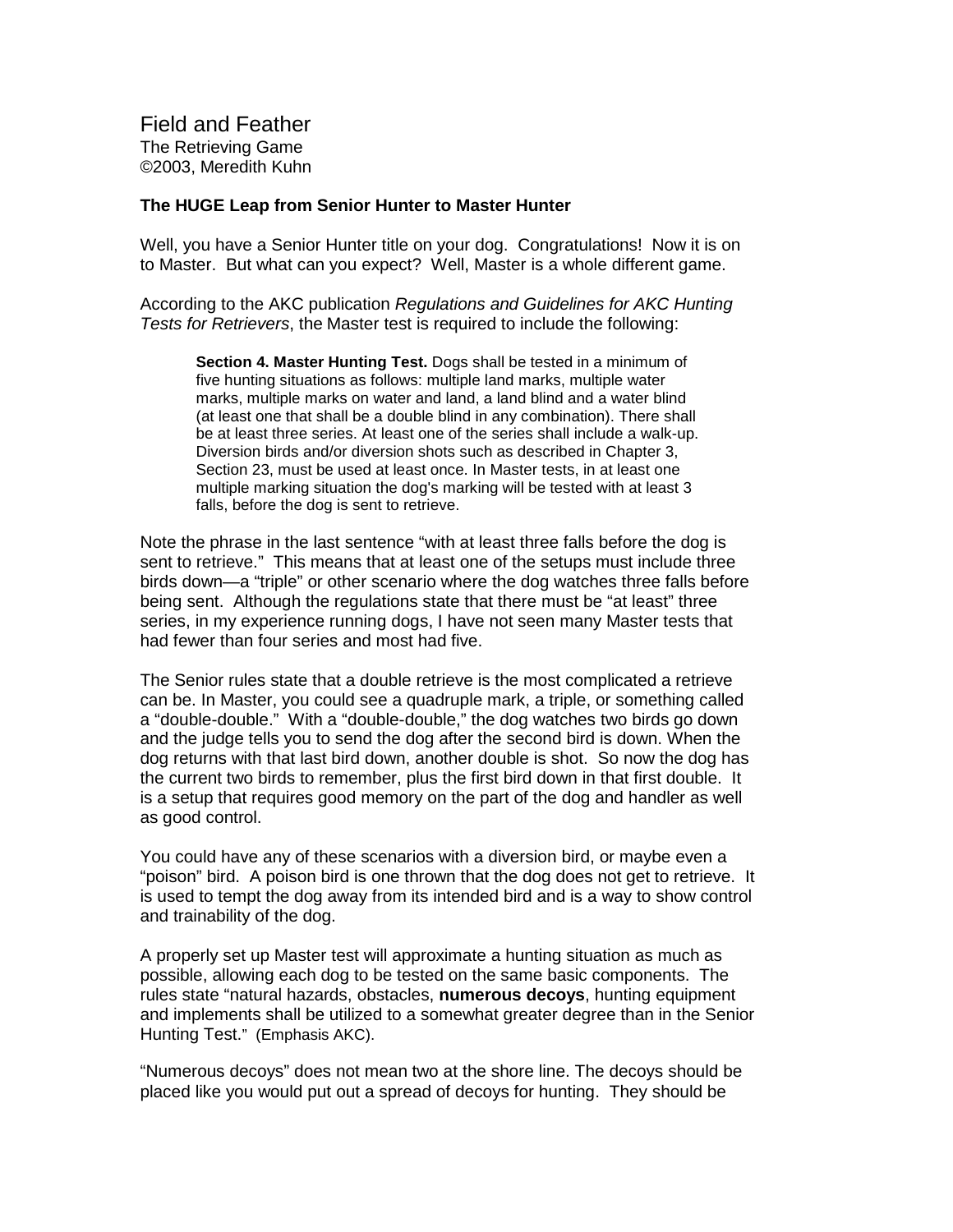placed to lure the birds into shooting range, not sprinkled across the lake or acrossafield to distract the dog.

Remember that these are supposed to be "finished" retrievers, which means they have the depth of experience and training to be areliable. Skilled hunting partner. Working through as pread of decoys should be routine, as should climbing in and out of a boat or sitting in a blind. The guidelines also state that although there are no prescri bed lengths to the retrieves, Master level retrieves "are more severeand difficult than Senior Hunting situations." This means the bird scan be attighter angles to each other, can be thrown in -line to each other, can cover more challenging terrain, etc.

As with Senior level tests, switching is considered a "0" in perseverance and the dog will be disqualified. Fail ure to be steady or deliver to hand will also result in a "0" score for trainability.

In Senior level tests, moderate creeping will be toler ated. This same amount of creeping at the master level would be judged much more harshly because these are supposed to be finished retrievers. So if you have acreeping problem now, youbetter fixit! Don't take your chances that the judge will be lenien t.A creeping dog is a dog on the verge of breaking and therefore out of control.

Because Senior dogs are considered to be at a less perienced, less trained level, handling adog to a mark is judged according to the level of the test. However, handl ing a dog to a mark at the Master levels hould be scored "with greater stringency" in the categories of marking and perseverance. Judges must take into account the conditions of the test and judge accordingly. Here is a point emphasized in the quidelines :

**A dog that goes to the area of the fall and finds the bird unaided shall be scored appreciably higher than a dog that must be handled to a bird.**

Again, the emphasis is on the higher level of training, skill and experience.

The blinds in Senior must b e outside the marks. This means that the line of the blind cannot go in between two marks that the dog has already run. A dog at the Senior level is considered a started dog, but not finished enough to handle more complicated situationslike a blind in be tween two marks.

In Master, the blind can be between the marks, which adds just a little more complication, requiring much more skilled training and handling for the dog/handlerteam. The handling work is expected to be crisp, with a good initial line. It isn't the number of whistles —it is the success full implementation of each cast and command. The dogshould respond quickly to the "sit" whistle, should take the cast accurately and respond quickly to the next whistle and cast. There will be times that te rrain, wind, heavy cover, or other circumstances require more whistles than other sand judges should take those factors into consideration when setting and judging a particular test.